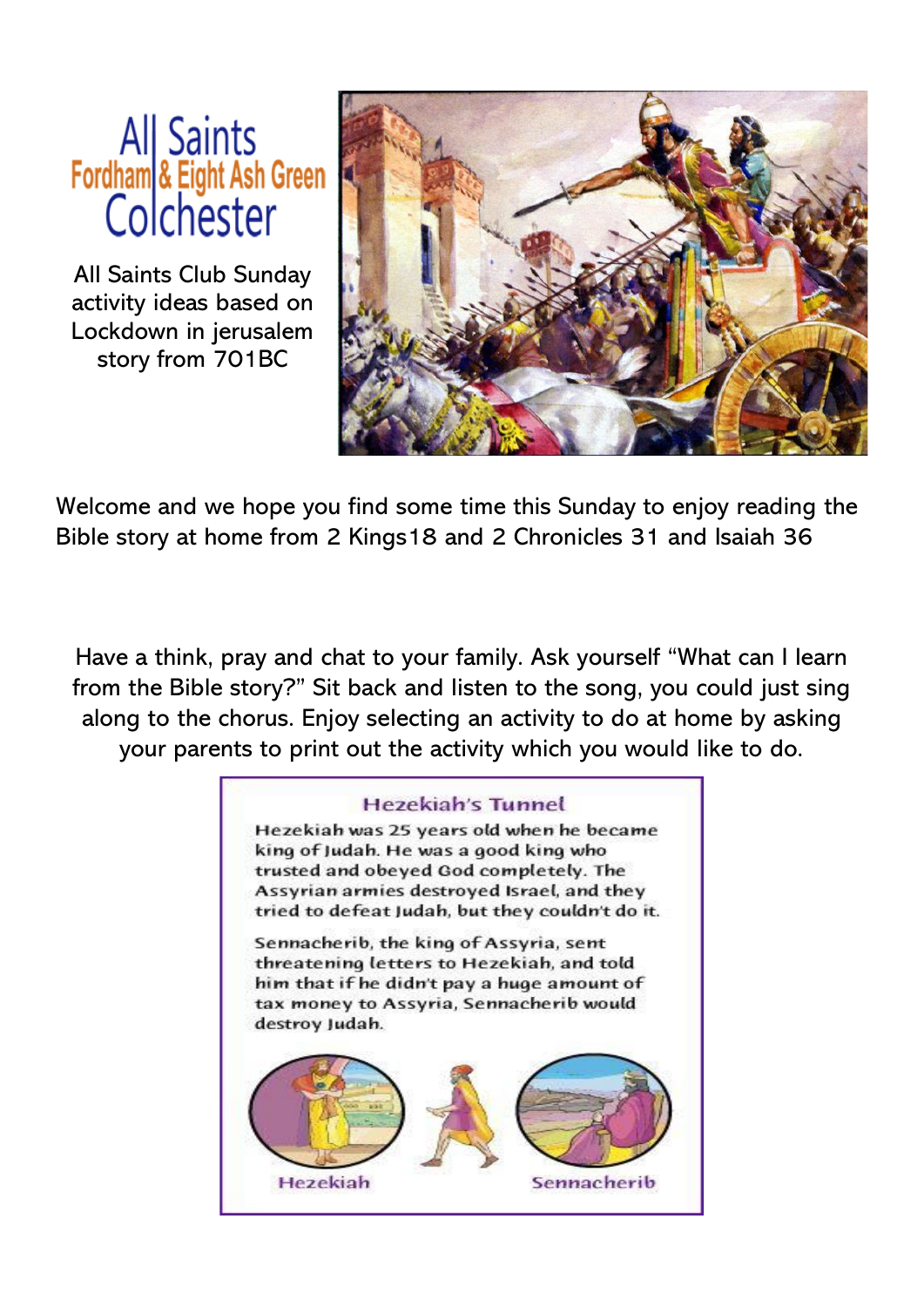|                                    | Use the internet to find out more information. Find<br>some facts. Draw a picture. When lock down is over<br>you might be able to visit the Bristish Museum. See if<br>you can find out more about these archeological finds.                                                                                                                                                                  |
|------------------------------------|------------------------------------------------------------------------------------------------------------------------------------------------------------------------------------------------------------------------------------------------------------------------------------------------------------------------------------------------------------------------------------------------|
| Investigation 1                    | Hezikiah's tunnel                                                                                                                                                                                                                                                                                                                                                                              |
| Investigation 2                    | <b>The Sennacherib Prism</b>                                                                                                                                                                                                                                                                                                                                                                   |
| Investigation 3                    | The Seige of Lachish                                                                                                                                                                                                                                                                                                                                                                           |
| Investigation 4<br>1 <sub>cm</sub> | The Bible tells us that King Hezikiah wrote some<br>letters. In Bible times a King would send his letters and<br>put a seal on. The seal would stop anyone from<br>opening the message and changing it. Amazingly 5<br>years ago some people digging in a rubbish tip found<br>an old seal it was from King Hezikiah!<br>https://watchjerusalem.co.il/254-hezekiah-a-story-<br>a-king-a-legacy |
|                                    |                                                                                                                                                                                                                                                                                                                                                                                                |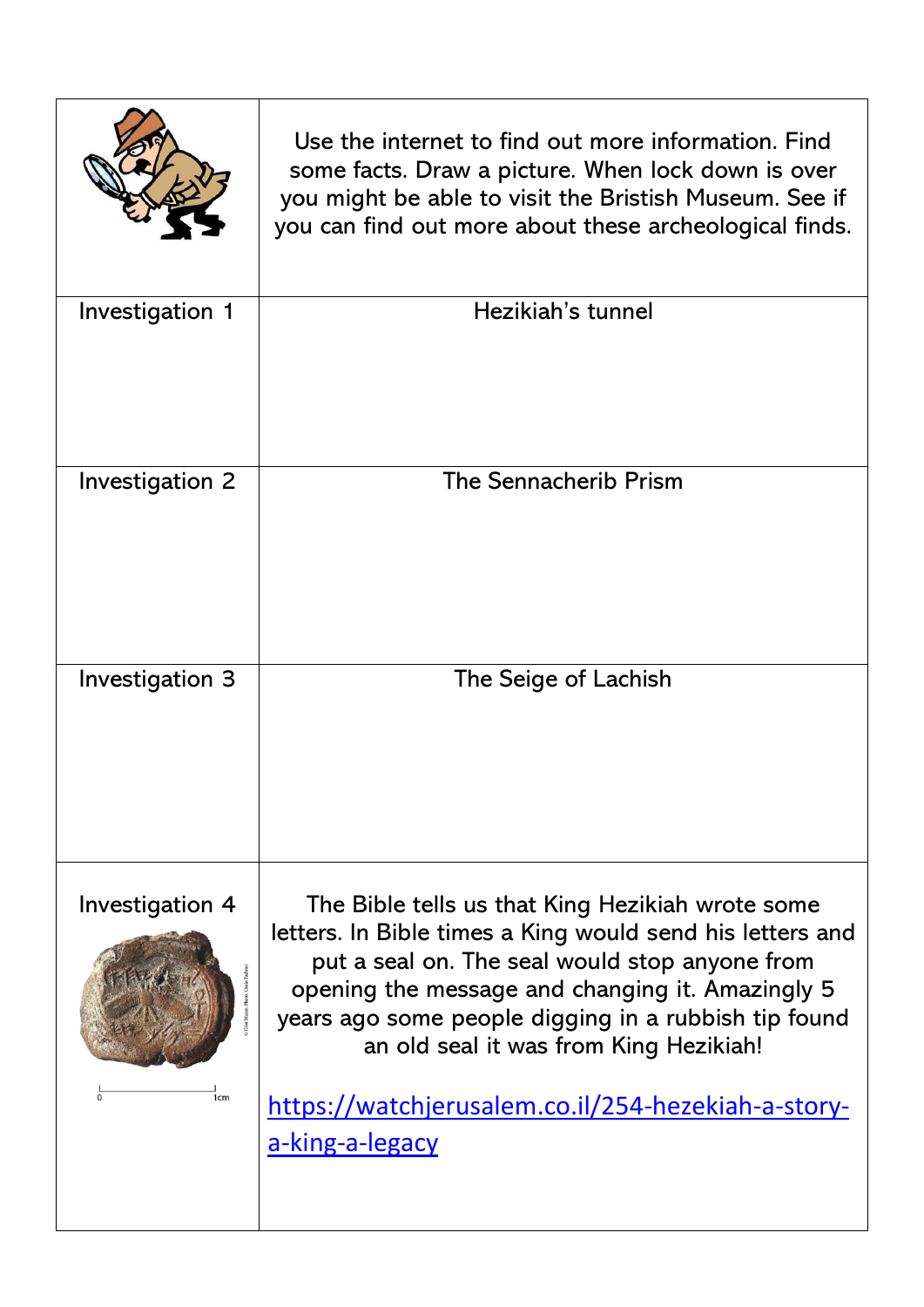

FOR MORE FREE BIBLE RESOURCES AND TEACHER PACKS INCLUDING COLORING PAGES. WORKSHEETS, QUIZZES AND MORE VISIT OUR WEBSITE AT: WWW.BIBLEPATHWAYADVENTURES.COM